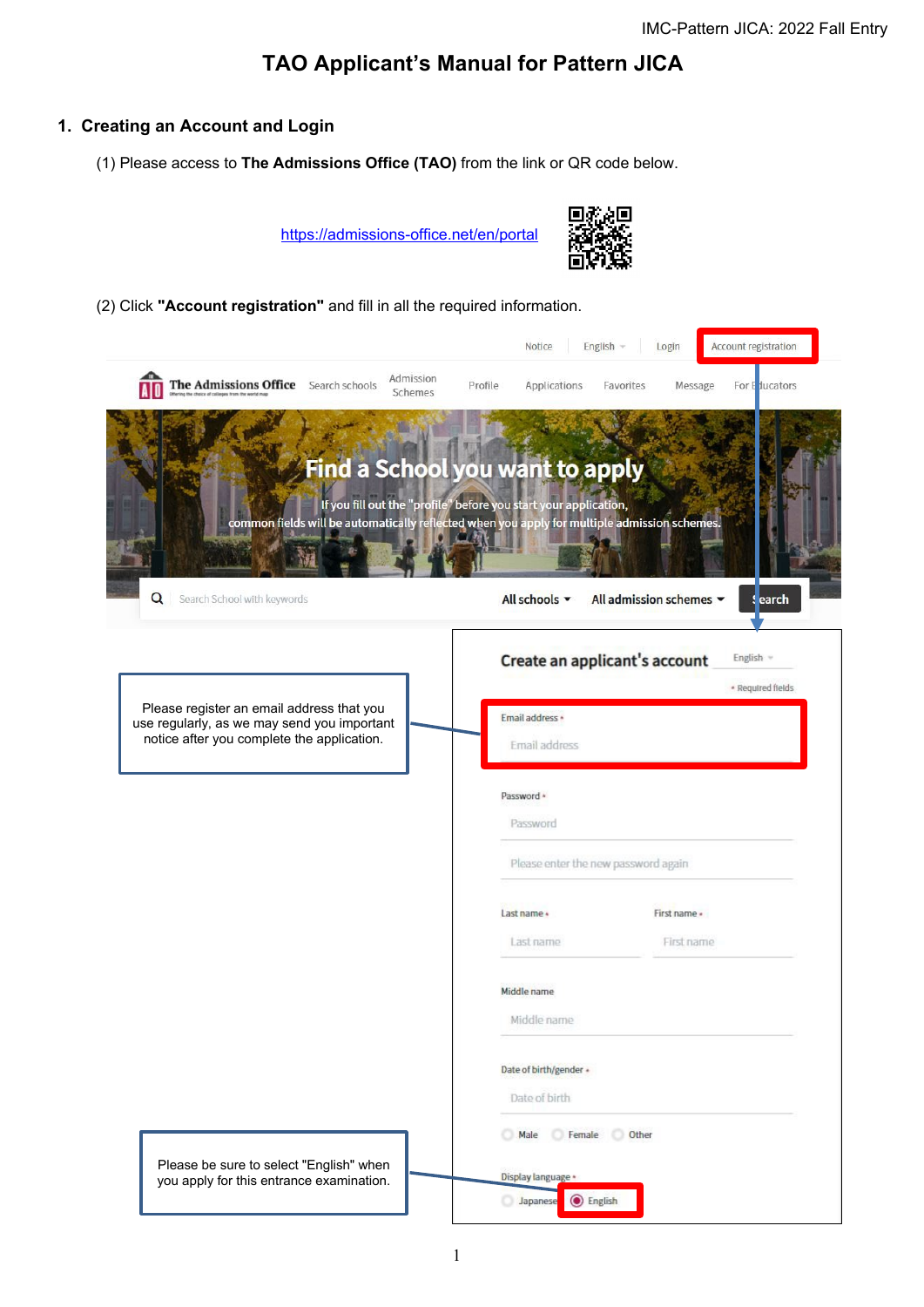- (3) After entering the required information, a confirmation email will be sent to your registered email address. Please click "**Complete your registration**" in the email.
- (4) Please login.

## **2. Start Application**

(1) Please access to the admission page of "**Institute of Business and Accounting / International Management Course / Pattern JICA 2022 Fall Entry**" from the link or QR code below. \*The application form can be filled in via smartphone, but via PC is highly recommended.

[https://admissions-office.net/ja/applicant/university\\_recruitments/1497](https://admissions-office.net/ja/applicant/university_recruitments/1497)



(2) Click on the "**Start my application**" button below the "**Application details**", then start fill in the application forms.



## ● **Contents to be submitted on TAO**

The following is the contents to be submitted on TAO. For more details, please refer to the online application forms.

Note:

The online application forms can be viewed and filled in only during the application period, which is from **April 4, 2022 to May 18, 2022**.

| Prepared by applicant                                                                      | 4. Letter of Reference (for<br> 8 <br>applicants information) *                                | Prepared by person other than<br>applicant                                       |
|--------------------------------------------------------------------------------------------|------------------------------------------------------------------------------------------------|----------------------------------------------------------------------------------|
| Confirmation about your<br>$\mathbf{1}$<br>eligibility*                                    | 5. Program Choice*<br>9                                                                        | 4. Letter of Reference 1*<br>15                                                  |
| 1. Entrance Examination<br>Application Forms (1) - Basic<br>$\overline{2}$<br>Information* | 6. Reason for Application &<br><b>Brief Essays on Prescribed</b><br>10<br>Topics*              | 4. Letter of Reference 2<br>16<br>*optional<br>4. Letter of Reference 3          |
| 1. Entrance Examination<br>Application Forms (2) -<br> 3 <br>Photograph <sup>*</sup>       | 7. Certificates of English<br>Language Ability (Non-native<br> 11 <br>English speakers only) * | 17 <br>*optional                                                                 |
| 1. Entrance Examination<br>Application Forms (3) -<br>4<br>Education <sup>*</sup>          | 8. Certificates Providing<br><b>Evidence of Management-</b><br>12<br>related Knowledge*        | Please click on each item                                                        |
| 1. Entrance Examination<br>Application Forms (4) -<br>5 <sub>1</sub>                       | 9. Copy of Passport*<br>13                                                                     | to enter the information.<br>You may start your application<br>from any section. |
| Professional Background *<br>2. University Transcript*<br>6                                | Common to all items *<br>14                                                                    |                                                                                  |
| 3. Graduation Certificate *                                                                |                                                                                                |                                                                                  |